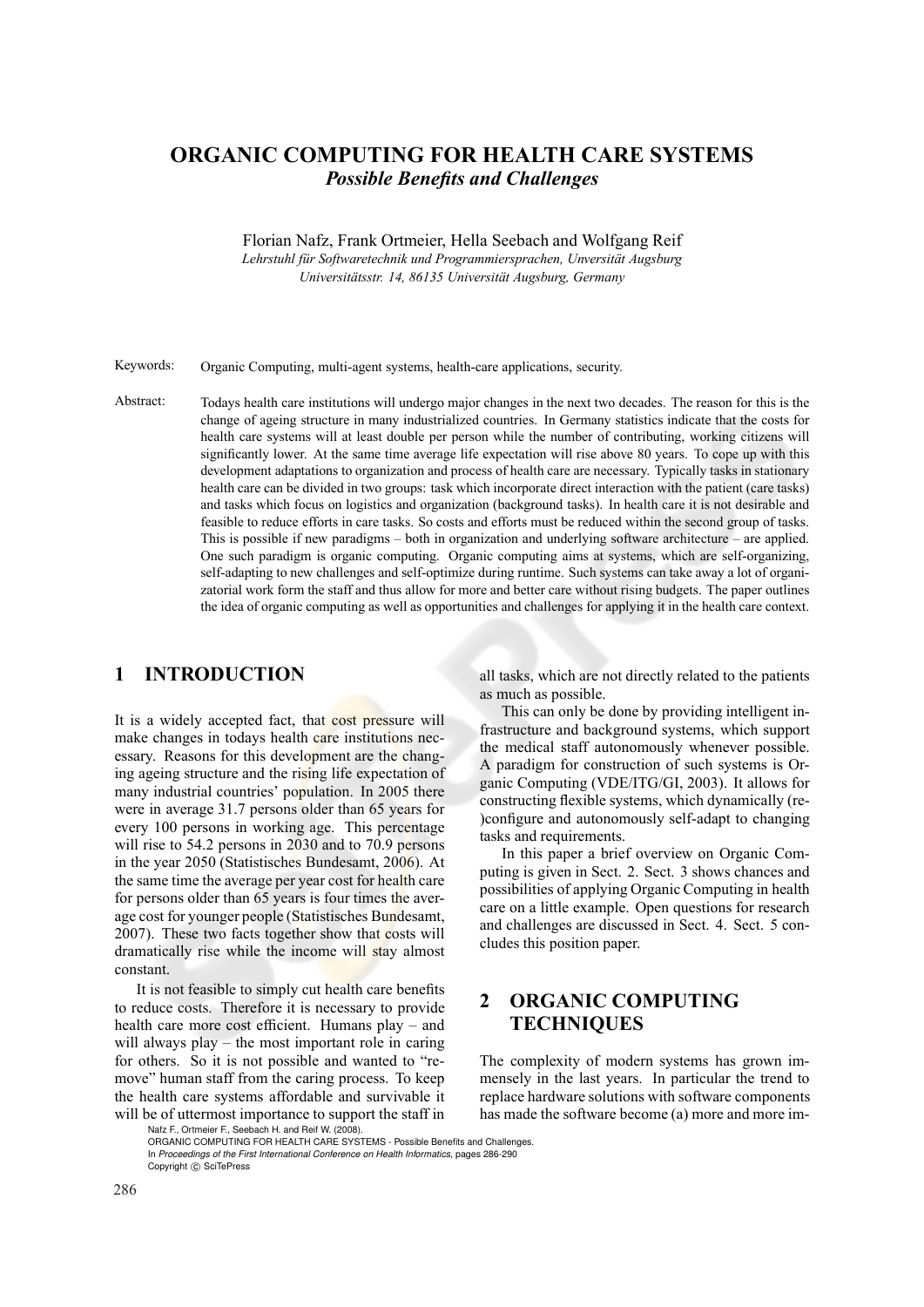portant for the functionality and (b) more and more complex to develop. A good example is a modern (digi-)cam. Five years ago most cameras where using analogous media to record pictures. Extra functionalities like (visual) noise suppression or image stabilization where implemented by using specific media or by adding extra hardware components. Today such functions are usually implemented in software and can relatively easy be transfered from one camera to another. This led to very complex software and this process is now reaching a saturation level. To further enhance the capabilities of both – the system in general and the controlling software in particular – new approaches are necessary to deal with the growing complexity. One such approach is Organic Computing (Müller-Schloer, 2004).

**The Organic Computing Paradigm.** Organic Computing (Müller-Schloer et al., 2004; VDE/ITG/GI, 2003) is an extension to Ubiquitous and Autonomic Computing (Kephart and Chess, 2003). The core goal of Organic Computing is, that future (computing) systems should be able to dynamically adapt to changes in requirements, to automatically detect and neutralize component failures and to continuously optimize themselves for better performance. Such capabilities are called selfadaptation, self-healing and self-optimization. The hope is, that systems with self-x capabilities are by far superior to standard systems in terms of possible functionalities, availability, reliability and effort for maintenance. At the same time self-organization mechanisms allow for easier construction. As not every single scenario has to be anticipated at design time. New scenarios and requirements will be detected by the system during runtime and selfadaptation mechanisms will reconfigure the system to this new challenges. So the systems behave from an external point of view very much like living beings. They monitor their environment, reflect upon changes and adapt to new situations. Therefore such systems are called "Organic Computing" systems.

It is often useful and possible to cope mechanisms and techniques from biology/sociology for the design of self-X algorithms and systems – so called bio-inspired algorithms. One example is a (self- )protection algorithm which function like the human immune system (Pietzowski et al., 2006). But there also exists a variety of other algorithms, which are based on more traditional approaches.

Technically, implementations of Organic Computing systems often contain one part which is responsible for delivering the wanted/intended functionality and one part which constantly monitors the environment and – if necessary – controls/changes the functional part. There already exists a broad variety of methods (Seebach et al., 2007; Richter et al., 2006), middlewares (Trumler et al., 2004; Trumler, 2006) and analysis tools (Güdemann et al., 2007; Güdemann et al., 2006) for design, analysis and construction of such systems.

**Application Domains.** Organic Computing is typically applied to software-intensive embedded systems. Example domains are large networks of sensors, traffic control systems or production automation. One example could be a vision of the next generation of production cells. Assume a production cell which should process workpieces following a given specification. The functional part of this system may be a set of robots which perform certain tasks – e.g. drilling holes, inserting screws and tightening screws – on workpieces and a set of transport units, which transport workpieces from station to station. If new types of workpiece are to be processed, then the robots must be reprogrammed (or these new workpieces must have already been anticipated during system design). If a single robot/component of the system fails, then production will often come to a stand still.

If in contrast this system is designed in an organic way, then each robot will be enhanced with a supervising (software) component. This software not only monitors the supervised robot, but also decides/plans what tasks the robot will perform an from where workpieces are taken resp. where workpieces are to be placed next. If new workpieces – with a new specification about how they are to be processed – are given to the production cell, then the supervisors try together to find a reconfiguration to achieve the new goal.

Assume for example a cell that consists of three robots, which are all capable of drilling holes, inserting screws and tightening them and a set of autonomous carts for transportation, then an (initial) configuration could state that one robot only drills, one only inserts screw and one only tightens the screws. The workpieces will be transported in badges from robot 1 to robot 2 to robot 3. The supervisors constantly monitor the functionality of the robots and the type of workpieces which are to be processed. If now for example the drill of robot 1 breaks, then the supervisors will search for a new configuration to subsume production. One solution is to let robot 2 do the drilling, assign robot 1 to inserting screws and change the transportation routes accordingly. This is called self-healing. If a a new type of workpiece is to be processed; e.g. workpieces now only need holes (and no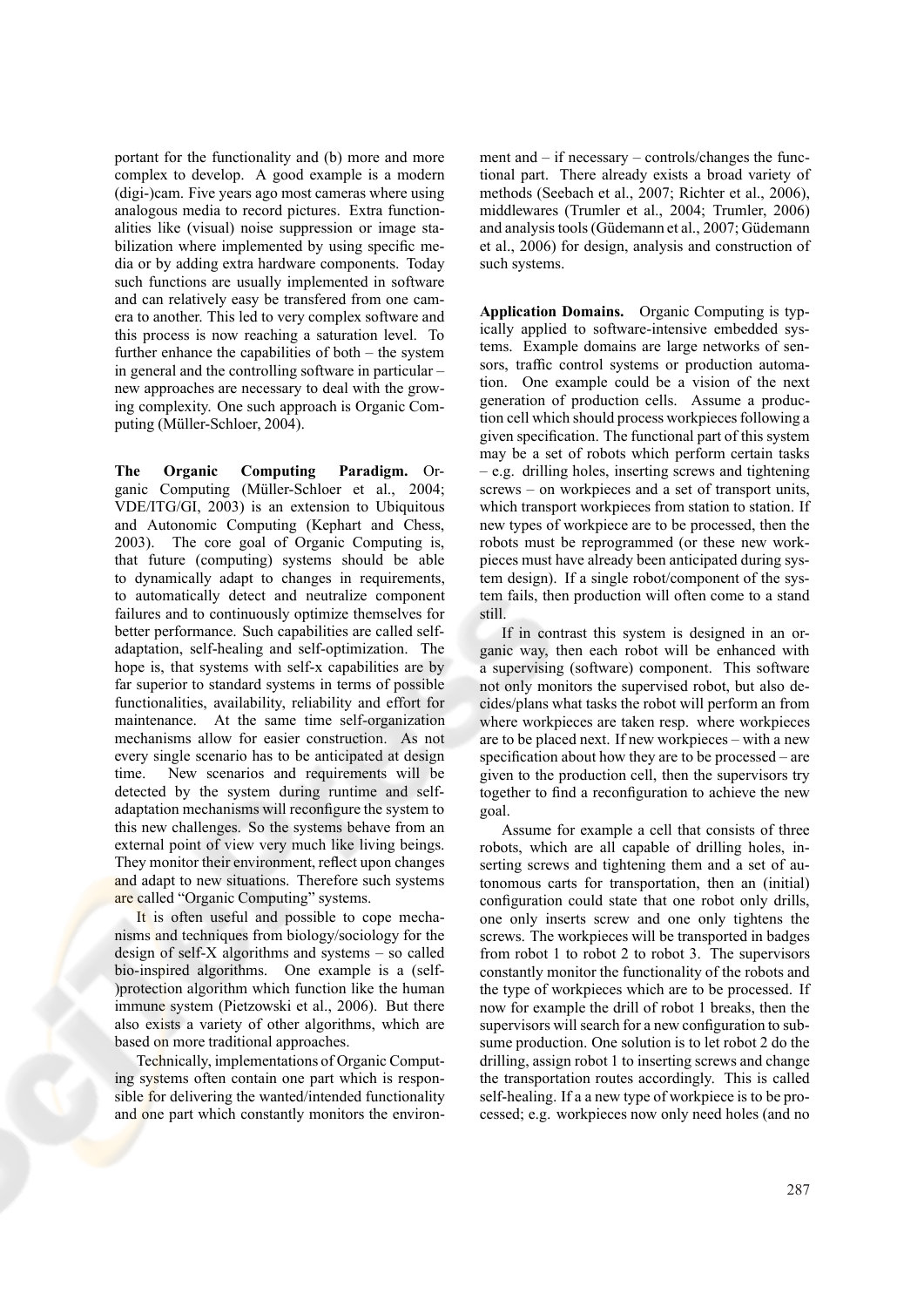screws at all). Then the supervisor will recognizes this and reconfigure all robots to drill (self-adaptation)<sup>1</sup>.

The technical basis for such effects is (i) the capability of the supervisors to reflect their controlled subsystems capabilities, (ii) to interact/communicate with each other and to (iii) use a common language about goals and capabilities. In the last years there have been big advances in building Organic Computing systems. There exists now a number of working middlewares, organic architectures and intelligent reconfiguration algorithms. They have also been successfully applied to various technical scenarios. But there exist hardly any application to systems in which privacy and individual user-trust play an important role.

## **3 ORGANIC COMPUTING IN HEALTH CARE**

How can Organic Computing help for health care? What are the challenges, which have to be met to allow for using Organic Computing in health care? These question can be best answered, if an example scenario is taken into account.

A possible example scenario may be support and comfort functionality in future rehabilitation centers. This scenario is only one selected example of a broad class of background support systems both inside and outside the domain of health care.

**An Example.** The scenario assumes, that during the next decade patients as well as medical staff and doctors will be equipped with mobile devices, which can form ad-hoc-networks. The topology of these networks will be continuously changing as the device are carried around by their possessors. Stationary devices like ergo-meters or central services will also be equipped with wireless communication and can also participate in the network.

Typically patients in a rehabilitation clinic arrive with a fixed treatment concept. This concept states a number of treatments (e.g. physio, massage, etc.) which have to be applied to the patient in certain intervals (e.g. twice a week). Periodically – often every two weeks – these concepts may be changed or updated according to the physical state of the patient. Using the treatment concept and the capacities of the staff and installations as input data, a central administration service creates a treatment plan for the patients. This plan schedules treatments to certain

time slots and staff/installations. Similarly work plans for the staff are created. This process is relatively complex and requires intensive planning. It is usually done on a weekly basis. The plans are typically printed and handed out to patients and staff.

This process is performing adequately while there are no unpredicted events. In reality there typically occur a lot of disturbances – like patients coming to late to their treatments, illness of staff or malfunction of some equipment. The consequence is that the plans must be adapted. This is often not possible or only if the disturbance can be foreseen (like illness of staff). As a consequence in most cases treatments will either be canceled or at least postponed for several days. The root of this problem lies in the static nature of this process and the central planning.

#### **Benefits of Organic Computing in Health Care.** Better results can be achieved if an Organic Computing systems is implemented for this task. In an organic approach, the treatment plan will not be calculated a priori by a central administration. It will rather evolve by interaction of all agents with each others. This allows for dynamic reconfiguration and continuous adaptation for optimal solutions. The agents can much better locally decide if a schedule for treatments is possible, impossible or borderline. Agents are in this context the mobile devices of all relavant paritcipants. An automatic replanning algorithm could for example first collect localization information of the patient and the next treatment's position. It will then consider the physical state of patients or delays of the treatment staff (for example because of meetings or emergencies). Together this information will often allow for dynamic re-organization of treatment schedules. The consequence is that many disturbances can be compensated by a little reorganization. The big benefit is, that this can be done "on-the-fly" without the need of a central coordination.

An example: assume patient A will not make it to his next treatment in time, while patient B, who is scheduled right after A, is already close to the treatment. It is then possible to inform A, B and the staff and to dynamically switch the patients' treatment. Note, that this simple scenario could also be possible without a computer aided planing system. But it is clear that the same method can also be used to make more complex re-schedulings, which may involve multiple changes. This is better than traditional approaches, because firstly re-planning starts as soon as a disturbance is detected and secondly it is not necessary for all agents to physically meet at one place but rather share and exchange information through the ad-hoc network. Similar algorithms can compen-

 $1_A$  more detailed description of this example may be found in (Güdemann et al., 2006).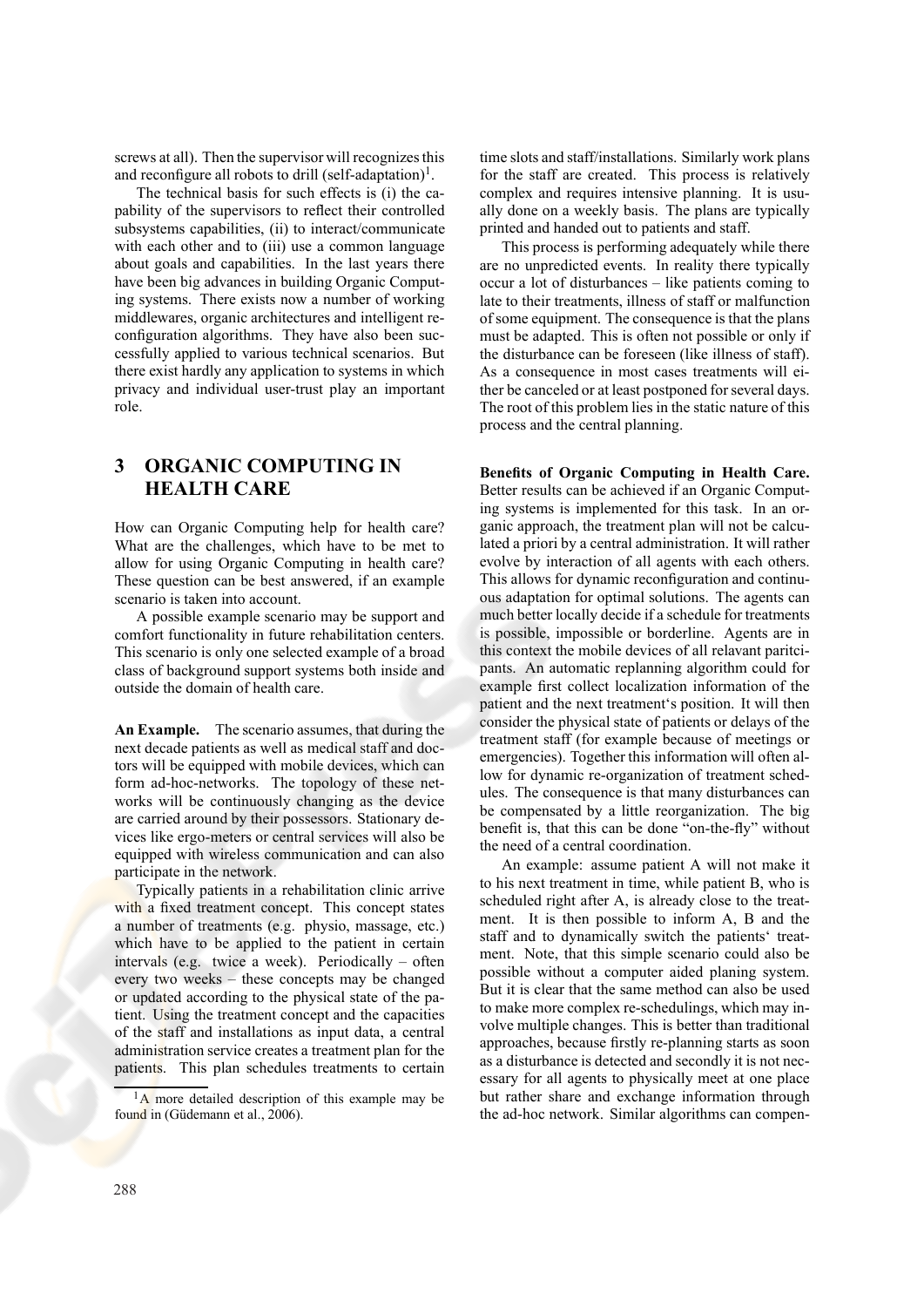sate for delays of staff, broken equipment and many other disturbances. Furthermore the system could be used to *automatically* integrate new patients into the system by calculating treatment schedules for them. As a result of later automatic optimization some rescheduling of existing schedules could make sense to improve the overall quality of the planning system.

All the properties described above are typical properties of Organic Computing systems. In Organic Computing these effects are called self-organizing (e.g. autonomously integrating new patients and calculating schedules), self-optimizing (e.g. minimizing waiting times), self-healing (e.g. compensating for broken equipment or illness of staff) and self-adapting (e.g. adapting to changing treatment requirements and health situation of a patient). So its only a logical step to apply techniques, tools and middlewares of Organic Computing to the domain of health care.

### **4 DOMAIN SPECIFIC CHALLENGES**

What are the specific challenges to implementing an Organic Computing system in health care? The sad point is: traditional Organic Computing techniques are not directly applicable to this domain. The problem is, that most Organic Computing approaches make two assumptions of the systems and its components agents. The first assumption is, that all participants/agents share a common goal. The second one is, that there are no "malicious" parties involved. This means, all agents work for common interests and no agent tries to gain only benefits for himself while causing major drawbacks for all others. This arises a number of challenge, which must be mastered for successfully integrating Organic Computing in the domain of health care:

#### **1) Individual Goals**

Whenever agents of an Organic Computing system are personalized to individual persons, they in general won't share a common goal. In the example described above, agents owned by patients, medical staff and administration will have different goals. Patients are interested in treatment schedules, which are compatible with their leisure times, medical employees are interested in compact working times and the clinic's administration is interested in maximum profits i.e. no canceled treatments. These conflicting goals have to be balanced and weighted in a meaningful manner. It must also be assured, that security mechanisms prohibit individual persons from getting benefits on the cost of drawbacks for multiple others. So it will be

a challenge for the next generation of Organic Computing algorithms to be able to cope with individual goals and requirements.

#### **2) Sensitive Data**

Personal data is sensitive. Medical data is even more sensitive. Therefore privacy and security is a prime requirement for every system, which handles data in a medical care scenario. On the other hand, the Organic Computing paradigm strongly relies on interaction and exchange of data between system components/agents. New and optimal configurations are computed at runtime jointly by all agents. This is only possible, because of information exchange and reflection of the exchanged data. For health care it will be a challenge to adapt Organic Computing algorithms such that only for reconfiguration and planning necessary data is exchanged and that sensitive data can be kept private wherever and whenever possible.

#### **3) Behavioral Guarantees**

Health care is a highly critical domain. Whenever a system is allowed to autonomously make decisions, which have effects on the medical treatment of a patient, it must be assured that these decisions may never pose a thread to the health of the patient. This problem can be solved by applying formal methods for analyzing the systems. They allow for rigorously proving, that the system will always fulfill some behavioral guarantees. For Organic Computing such analysis is much more difficult, because it can often not be anticipated at design time in which environments/scenarios the system will eventually be asked to (self-)adapt to. Therefore new analysis methods must be developed, which allow for giving behavioral guarantees for Organic Computing systems.

#### **4) User Trust**

This is possibly the most important challenge. Organic Computing systems can achieve a lot of benefits from a global point of view. The benefits result from their ability to self-organize and self-adapt. Improvements become typically visible on system wide performance metrics. For local agents, (re-) configuration is not necessarily beneficial or even traceable. This will also affect the user, who own the agents. If users are often confronted with decisions/plannings of the system, which they can not understand (and from which they don't benefit), then they will likely not accept the system. This must not happen. So it will be a challenge to provide algorithms, which provide users with enough information to understand and accept the decision of the system (without violating privacy constraints).